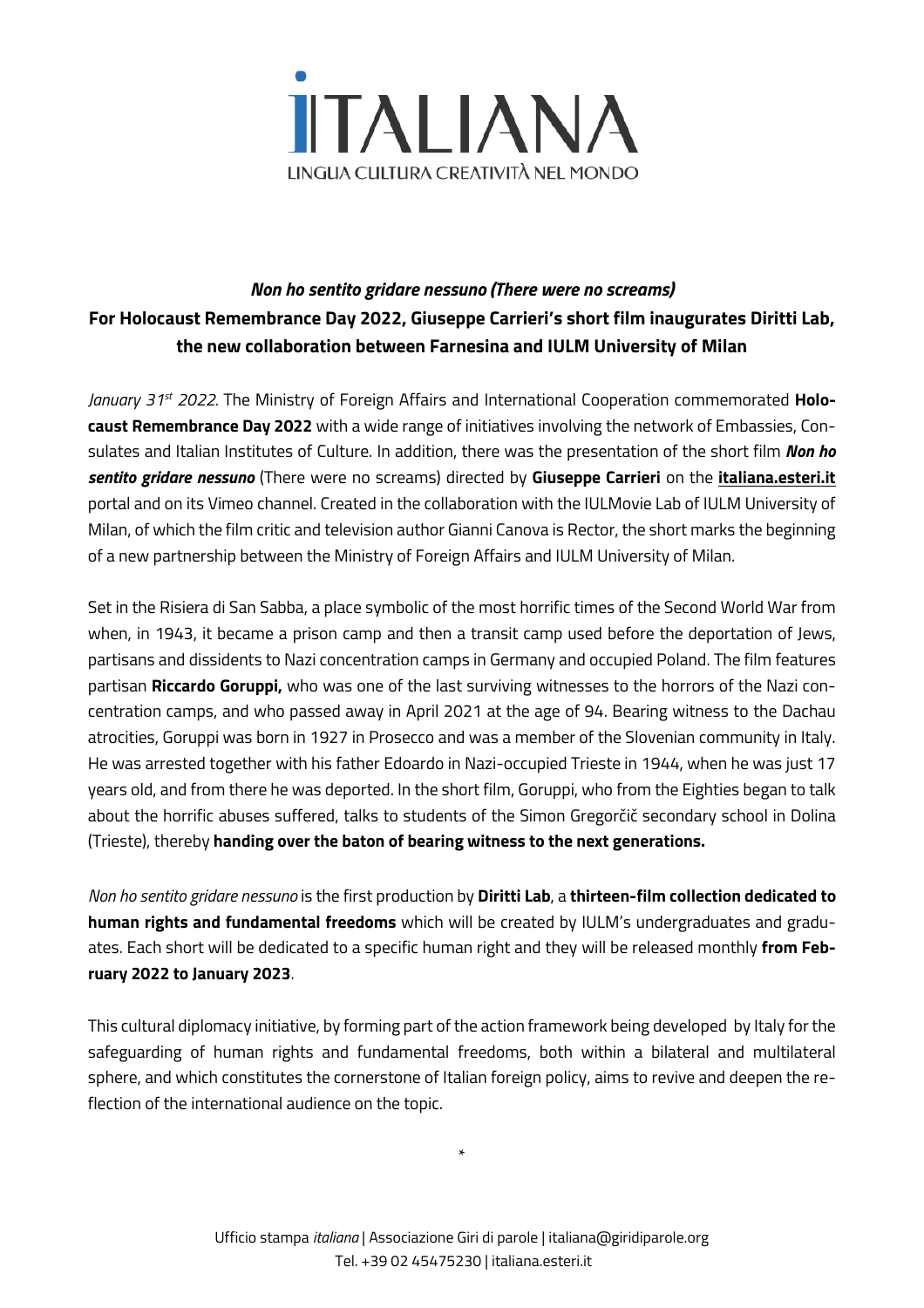

**About the short film:** *Non ho sentito gridare nessuno* in its extended version entitled *Tra le forbici i petali* (The petals between the scissors) (2012) was shortlisted for the Italian Silver Ribbon film award in the category "La storia secondo me" ("History according to me") promoted by the Istituto Luce Cinecittà. It tells the story of a young girl who gets lost in a labyrinthic place. As soon as the air clears, the truth appears, and the banality of evil can be heard again. In Riccardo Goruppi's words, survivor of the Nazi concentration camps, the Risiera di San Sabba becomes a place where past, present and future memories come together.

**About the author: Giuseppe Carrieri**, was born in Naples in 1985. From *In Utero Srebrenica* (nominee for "Best Documentary" at the David di Donatello Awards) to *Hanaa*, through to his last film *Le Metamorfosi* (The Metamorphoses), all his work is inspired by the humanity of forgotten geographies. Professor of film direction at IULM University of Milan, Carrieri collaborates with the IULMovie LAB factory, a project aimed at the inclusion of young graduates in the creative industry and at the constant identification of new ideas and visions.

## **Credits:**

Director– Giuseppe Carrieri Photographer – Nicola Baraglia, Giancarlo Migliore Film editor – Paolo Foti, Carlotta Marrucci With the participation of: Riccardo Goruppi, Eva Ciuk, Boris Pangerc and the students from the "Simon Gregorčič" secondary school

**italiana** [\(italiana.esteri.it\)](http://italiana.esteri.it/) is the Ministry of Foreign Affairs and International Cooperation portal dedicated to the promotion of Italian culture, creativity and language. Created to present a new portrayal of our Country abroad, the portal looks at all the different aspects of culture (music, literature, theatre, dance, cinema, visual and performance arts, comics, digital art, design, architecture, history, archaeology, enogastronomy…). The website brings together audio-video productions, in-depth analyses, interviews, competition announcements, opportunities and much more. Updates are also shared via *italiana's* social media pages and its **monthly newsletter**.

## **[http://italiana.esteri.it](http://italiana.esteri.it/)**

[Click](http://a5a5e5.mailupclient.com/frontend/forms/Subscription.aspx?idList=1&idForm=1&guid=aafa5375-bcf1-4e06-965a-e3a98b626156) here to subscribe to *italiana*'s newsletter

## **Instagram (@italymfa)**

[instagram.com/italymfa/](https://www.instagram.com/italymfa/)